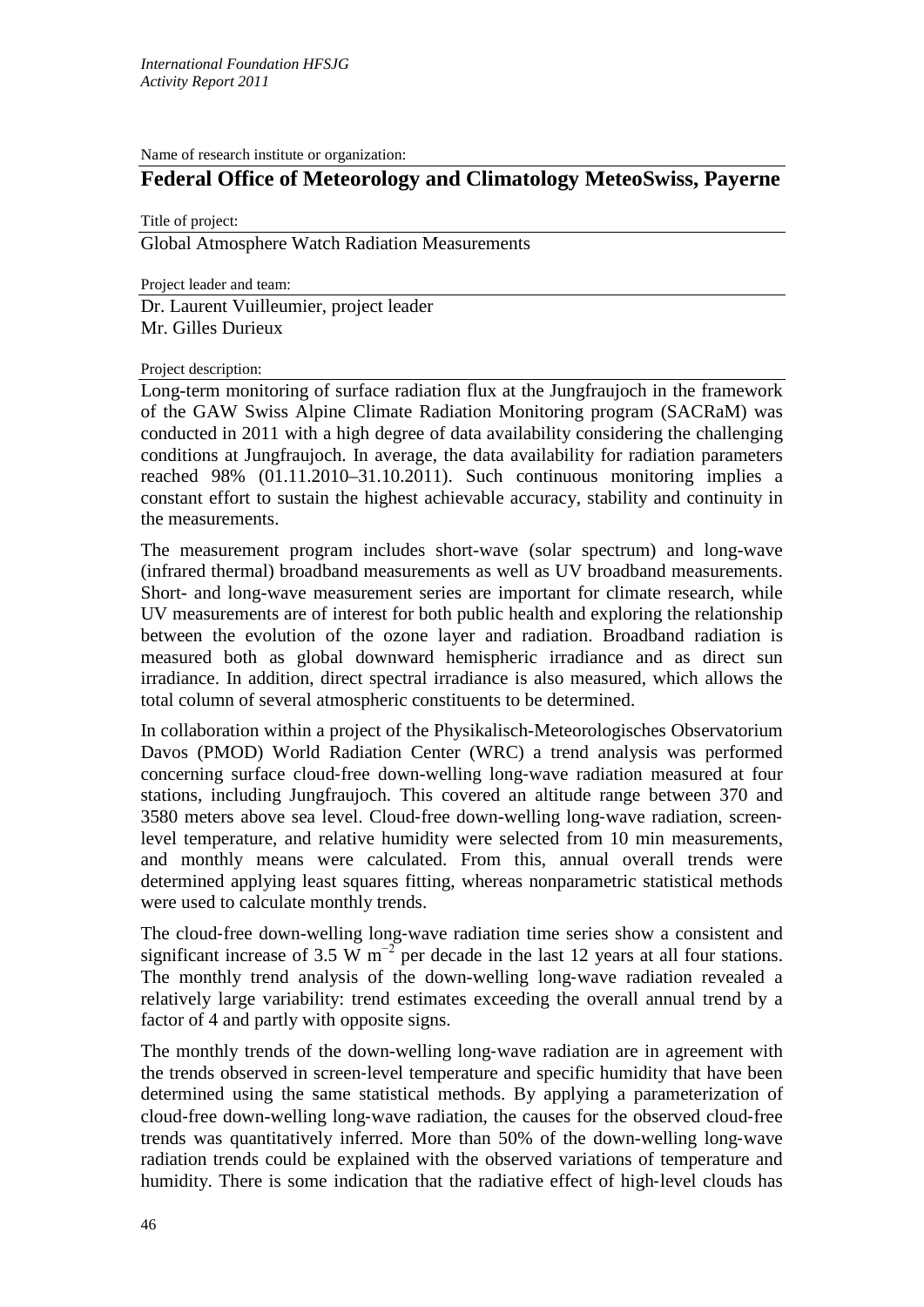changed and considerably contributed to the down-welling long‐wave radiation trends that are not induced by screen‐level temperature and humidity.



*Figure 1. Time series and linear trends (blue) of the deseasonalized monthly mean cloud*‐*free down-welling long-wave radiation at (a) Locarno, (b) Payerne, (c) Davos, and (d) Jungfraujoch. The residuals of the deseasonalized data are shown in red. Least squares slope estimate and corresponding lower and upper bounds of the 90% confidence interval are also given.*

While the trends were significant at all other stations (Locarno, Payerne and Davos), Jungfraujoch trends were considerably smaller (only 0.4 W  $m^{-2}/$ decade over the whole time period). This trend was not significant, while at the other stations the trend was significant at the 90% confidence level.

Key words:

Solar irradiance, ultraviolet, visible, infrared, spectral irradiance, precision filter radiometer (PFR), pyranometer, pyrheliometer, UV biometer, total aerosol optical depth (AOD), integrated water vapor (IWV).

Internet data bases:

http://wrdc-mgo.nrel.gov/ (World Radiation Data Centre – WRDC) http://www.iapmw.unibe.ch/research/projects/STARTWAVE/database/ (IWV STARWAVE data)

Collaborating partners/networks:

Radiation data submitted to the World Radiation Data Centre (WRDC, St. Petersburg, Russian Federation) within the framework of the Global Atmosphere Watch.